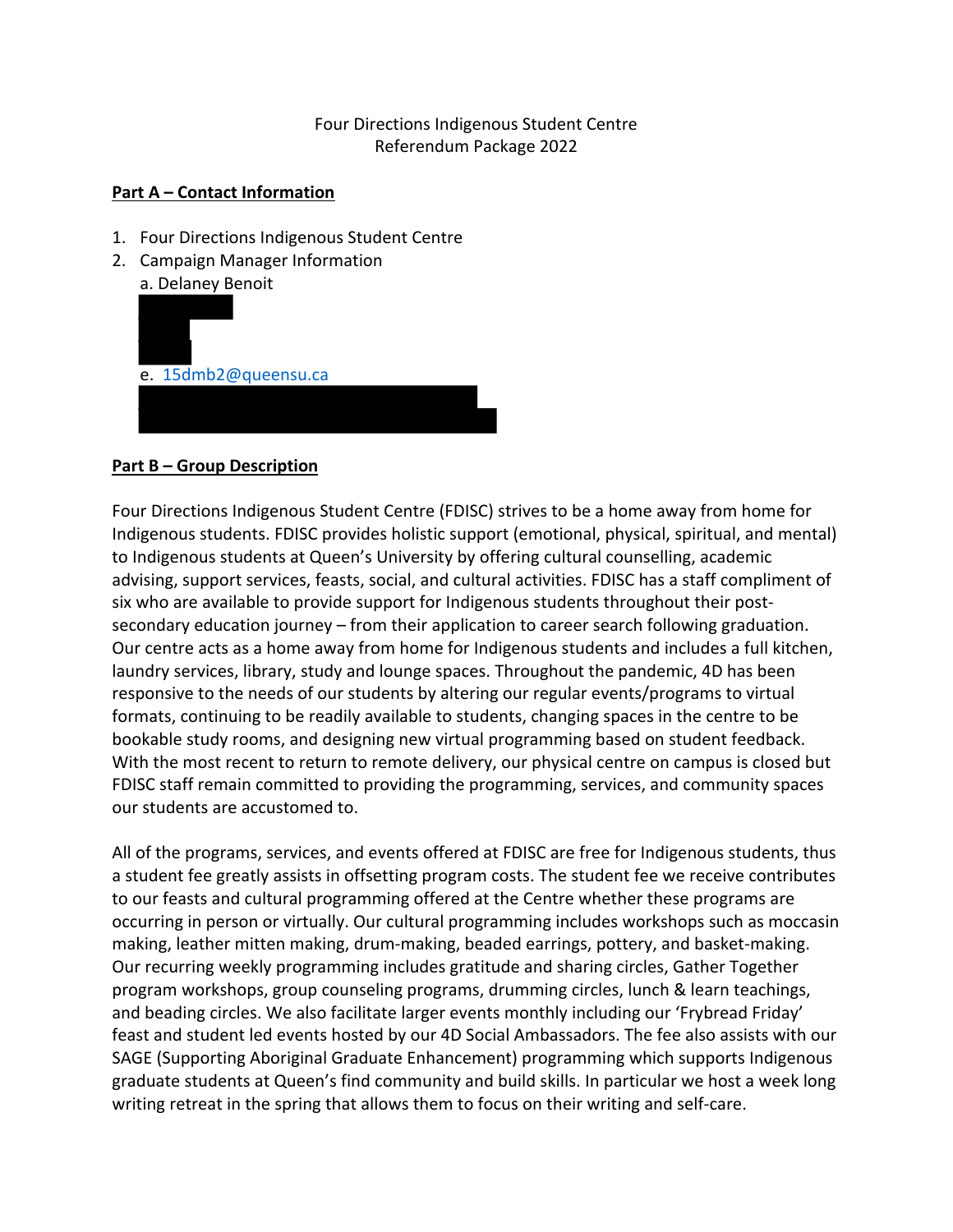### **Part C – Budgetary Breakdown**

Four Directions Indigenous Student Centre (FDISC) welcomes and appreciates the support provided by the fee that SGPS collects on our behalf. The fee directly benefits Indigenous graduate students and enhances the programming that we are able to offer as a result including our annual SAGE writing retreat, care packages, biweekly SAGE writing circles, and more. The fee will also offset the program costs for our cultural workshops.

#### **Part D – Student Fee Questionnaire**

#### *1. Why is your group seeking a fee?*

Four Directions Indigenous Student Centre, as our vision states, is committed to enhancing the wellbeing of Indigenous students. As shown in the Queen's Student Experiences Survey (2021), many Indigenous students attending Queen's University do not feel safe on campus, have considered leaving Queen's, and feel like they need to hide some aspects of their identity to fit in on campus. This research speaks to the growing need for Indigenous students to have spaces such as the FDISC where they can receive culturally specific support and build community. Programming at the FDISC such as individual and group counselling, Indigenous peer mentors, advising, and cultural workshops are designed and facilitated to support the overall well-being of Indigenous students as they navigate the post-secondary environment.

### *2. What direct benefit will SGPS members derive from granting your group a fee?*

Indigenous members of SGPS will benefit from the programming that we offer for them at FDISC. This includes our cultural and academic programming that we offer all students, as well as our SAGE program that is specific to Indigenous graduate students. Although the FDISC is currently working remotely, we continue to offer the same SAGE programs such as the writing circle and writing retreat through virtual spaces and content. FDISC has also acted as a support service to the Queen's campus for many Indigenous related activities, initiatives, and knowledge with specific programming being open to all Queen's students or the broader Queen's community. As the primary recognizably Indigenous space on-campus, many campus partners, staff, and faculty rely on FDISC to provide them services such as research assistance, teaching support, classroom presentations, outreach to community, and committee work and participation.

### *3. How is the dollar value of the fee related to the benefit you are proposing to provide?*

All Indigenous students, regardless of where they are in their personal journeys, are welcome at FDISC. We feel that the \$1 fee allows us to continue to ensure our programs and events are open and accessible to Indigenous graduate students who seek support in learning more about themselves, navigating the post-secondary environment, or finding community while they are away from home. The Queen's community benefits greatly from the programs, events, and